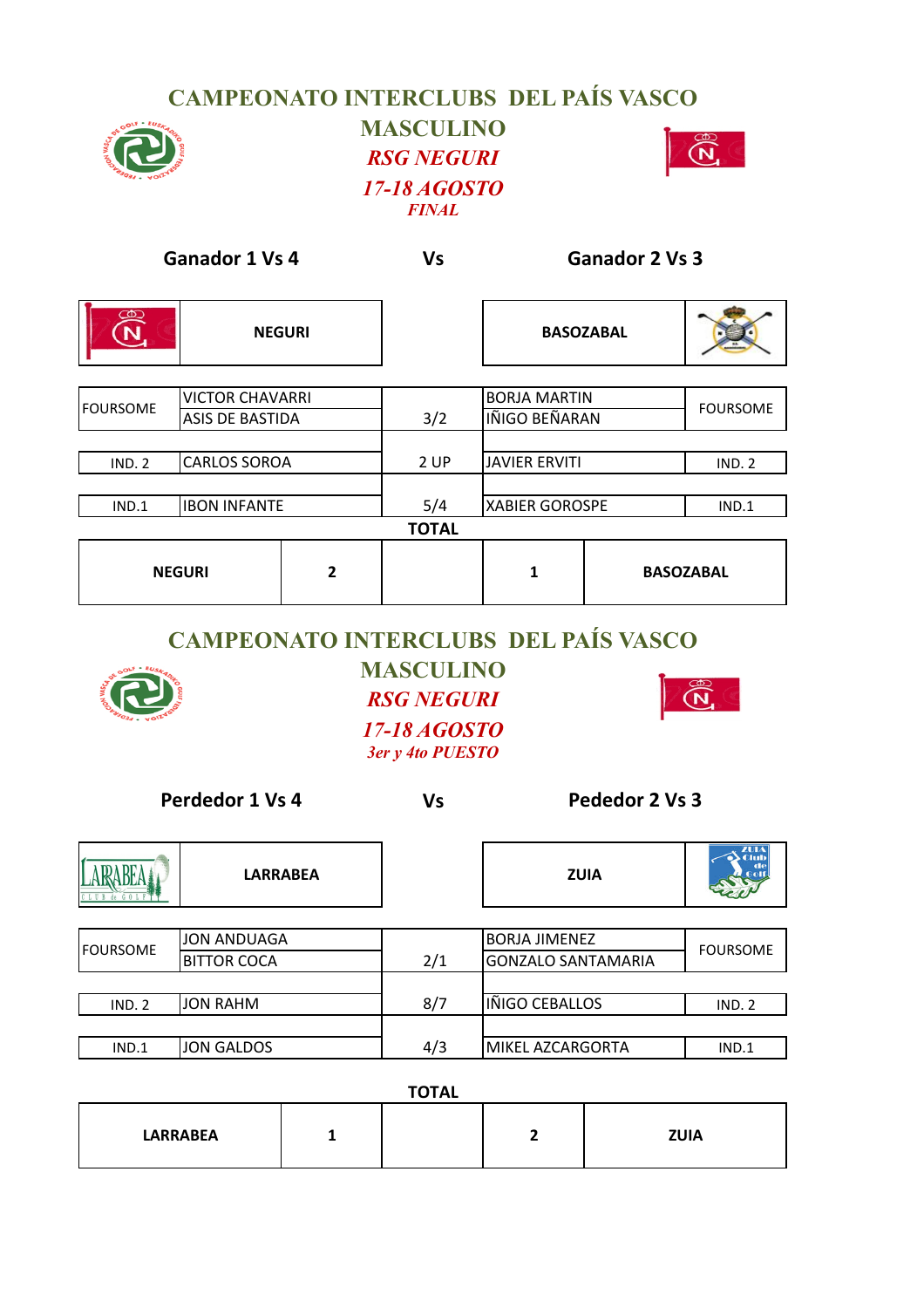## **CAMPEONATO INTERCLUBS DEL PAÍS VASCO**



**MASCULINO** *RSG NEGURI 17-18 AGOSTO PUESTO 5 Y 6*



| <b>Ganador 5 Vs 8</b>                   |                        | Vs  | <b>Ganador 6 Vs 7</b> |                                              |                 |               |
|-----------------------------------------|------------------------|-----|-----------------------|----------------------------------------------|-----------------|---------------|
| <b>LAVICARIZ</b>                        | <b>C.C.LAUKARIZ</b>    |     |                       | <b>ZARAUZ</b>                                |                 |               |
| <b>DANI IREZABAL</b><br><b>FOURSOME</b> |                        |     | <b>JUAN PARDO</b>     |                                              | <b>FOURSOME</b> |               |
|                                         | <b>GONZALO ARCELAY</b> |     | 2 UP                  | JAVIER MARTINEZ L.                           |                 |               |
|                                         |                        |     |                       |                                              |                 |               |
| <b>IND. 2</b>                           | <b>EMILIO NEBREDA</b>  |     | 4/3                   | IÑAKI EMPARANZA M.                           |                 | <b>IND. 2</b> |
|                                         |                        |     |                       |                                              |                 |               |
| IND.1                                   | IÑIGO SINDE            |     | A.S                   | ION ANDER CORRAL                             |                 | IND.1         |
|                                         |                        |     | <b>TOTAL</b>          |                                              |                 |               |
| <b>C.C.LAUKARIZ</b>                     |                        | 2,5 |                       | 0,5                                          |                 | <b>ZARAUZ</b> |
|                                         |                        |     |                       | <b>CAMPEONATO INTERCLIIRS DEL PAÍS VASCO</b> |                 |               |

## **CAMPEONATO INTERCLUBS DEL PAÍS VASCO**



**MASCULINO** *RSG NEGURI 17-18 AGOSTO PUESTO 7 Y 8*



**Perdedor 5 Vs 8 Pededor 6 Vs 7** 

**Vs**

| Izki golf | <b>IZKI</b>           |     | <b>MEAZTEGI</b>           | dolt<br>meazted |
|-----------|-----------------------|-----|---------------------------|-----------------|
|           |                       |     |                           |                 |
| FOURSOME  | <b>ABDON SOLLOA</b>   |     | <b>EDUARDO PRADA</b>      | <b>FOURSOME</b> |
|           | ALBERTO DIAZ DE OTAZU | 4/5 | <b>JOSE MANUEL MARTIN</b> |                 |
|           |                       |     |                           |                 |
| IND. 2    | <b>JESUS PLASOLO</b>  | 3/1 | <b>FERNANDO BLANCO</b>    | IND. 2          |
|           |                       |     |                           |                 |
| IND.1     | <b>GORKA MONREAL</b>  | 2/3 | <b>EDUARDO BLANCO</b>     | IND.1           |

| <b>TOTAL</b> |  |  |  |                 |  |  |
|--------------|--|--|--|-----------------|--|--|
| <b>IZKI</b>  |  |  |  | <b>MEAZTEGI</b> |  |  |